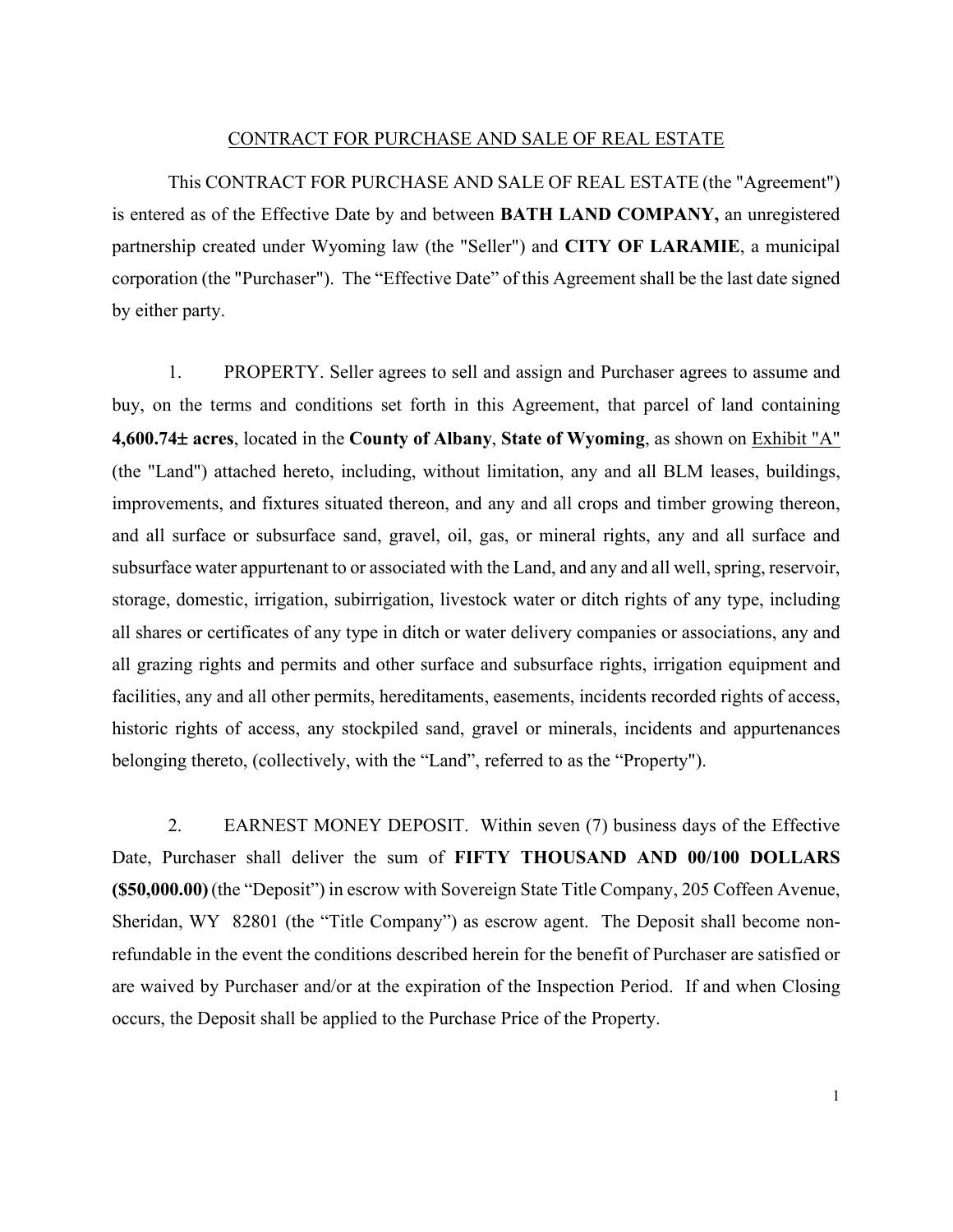3. PURCHASE PRICE. The purchase price for the Property, including the Deposit, shall be **SEVEN MILLION FIVE HUNDRED EIGHTY THREE THOUSAND FOUR HUNDRED DOLLARS AND 00/100 (\$7,583,400)** (the "Purchase Price"). At Closing, the Purchase Price, less the Deposit, shall be paid to Seller by Purchaser in cash, certified funds, or by wire transfer of federal or other immediately available funds.

4. CLOSING DATE. The closing of the transaction contemplated hereunder (the "Closing") shall be held in Laramie, Wyoming and conducted by a representative of the Title Company on or before **June 30, 2022** (the "Closing Date"). The Closing Date shall be deemed automatically extended, if necessary, to accommodate Seller's right to cure objections by Purchaser pursuant to section 6.

5. CONTINGENCIES, AND SATISFACTORY INSPECTION AND REVIEW. The Seller and Purchaser expressly covenant and agree that Purchaser's satisfaction upon the review and inspection provided for herein is a specific condition precedent to the obligation of Purchaser to purchase the Property. Purchaser shall have a period in which to review the documents and to make the inspections described below. The period of inspection (the "Inspection Period") shall terminate on the earlier of: (i) Receipt by Seller of notice from Purchaser that the Property is suitable for purchase; or (ii) Midnight, Prevailing Mountain Time, **May 26, 2022**.

5.1 Documents; Evidence of Title. Not later than seven (7) days after the Effective Date, Purchaser shall request from the Title Company: (a) a title commitment to be issued to Purchaser, together with legible copies of the deed or deeds by which Seller holds title to the Property, legible copies of any instruments listed in the legal description for the Property, and legible copies of all exceptions to title, pursuant to which the Title Company shall issue to Purchaser a standard coverage owner's policy of title insurance, including "gap" and mechanic's lien coverage, insuring title to the Property, including legal access, as described in Section 7 hereof, as of the Closing Date in the amount of the Purchase Price, (b) a Certificate of Taxes Due evidencing that the current installment of all taxes owing on the Property have been paid in full; and (c) a copy of the current and previous year's Notice of Assessment, or other satisfactory evidence of the current and previous year's assessed value and assessment category for the Property. The division of the ranch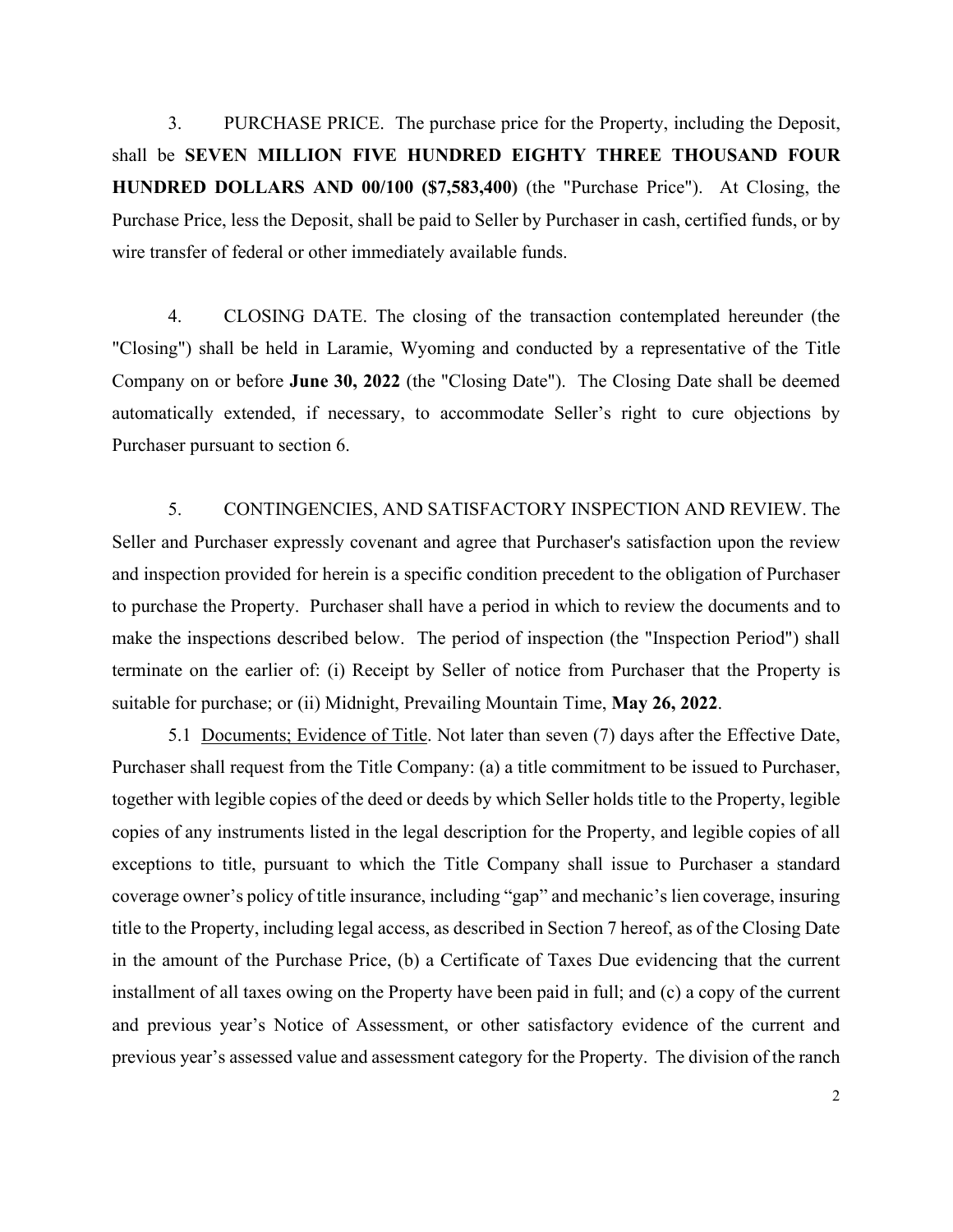between Purchaser and the Conservation Fund will require the Purchaser to evaluate and determine the allocation of assessed value between the respective parcels. To the extent in Seller's possession or under its control, Seller shall, at Seller's expense, provide to Purchaser copies of any surveys or maps of the Land, plans relating to the building improvements, studies and reports regarding the soils on or under the Land, and any and all other inspections, environmental assessments, leases, licenses, contracts, easements, and agreements affecting or in any way related to the Land.

5.2 Inspection; Right of Entry. Purchaser, at reasonable times and upon reasonable notice, at its sole cost and expense and for its sole use, shall have the right to enter upon the Property for mapping, surveying, physical and environmental inspections, conducting appraisals, and other reasonable purposes related to the transaction contemplated hereunder. Purchaser hereby indemnifies and holds harmless Seller from and against any and all claims, liens, damages, losses, and causes of action which may be asserted by Purchaser or Purchaser's employees, agents, or any third party who enters upon the Property or conducts tests related to the Property at the request of or on behalf of Purchaser or its agents, provided that such indemnification and hold harmless shall not apply to claims arising out of the willful or wanton conduct of Seller.

5.3 Purchaser's Additional Contingencies. Unless waived by Purchaser in writing, Purchaser's obligation to proceed to Closing shall also be subject to the satisfaction of the contingencies described in this section 5.3 on or before the expiration of the Inspection Period, with the exception for the contingency described in section 5.3.d., which deadline shall be the Closing Date:

a. Purchaser shall have determined that it is satisfied, in Purchaser's sole discretion, with an affidavit signed by Seller, attesting to the historical delivery or non-delivery of irrigation water through the Dowlin Ditch and/or any of its laterals to any land(s) not owned by Seller;

b. Purchaser shall have received fully-executed copies of the attached "PROVISIONAL CONSENT" form signed by the Brownings (Exhibit "B" attached hereto).

c. Purchaser shall have obtained appraisals, inspections, assessments, valuations, and other due diligence of the Property satisfactory to Purchaser in its sole discretion; and

d. Purchaser shall have received confirmation from Seller that there has been no material or adverse change in the condition of the Property, and from the Title Company that there has been no change in the title commitment.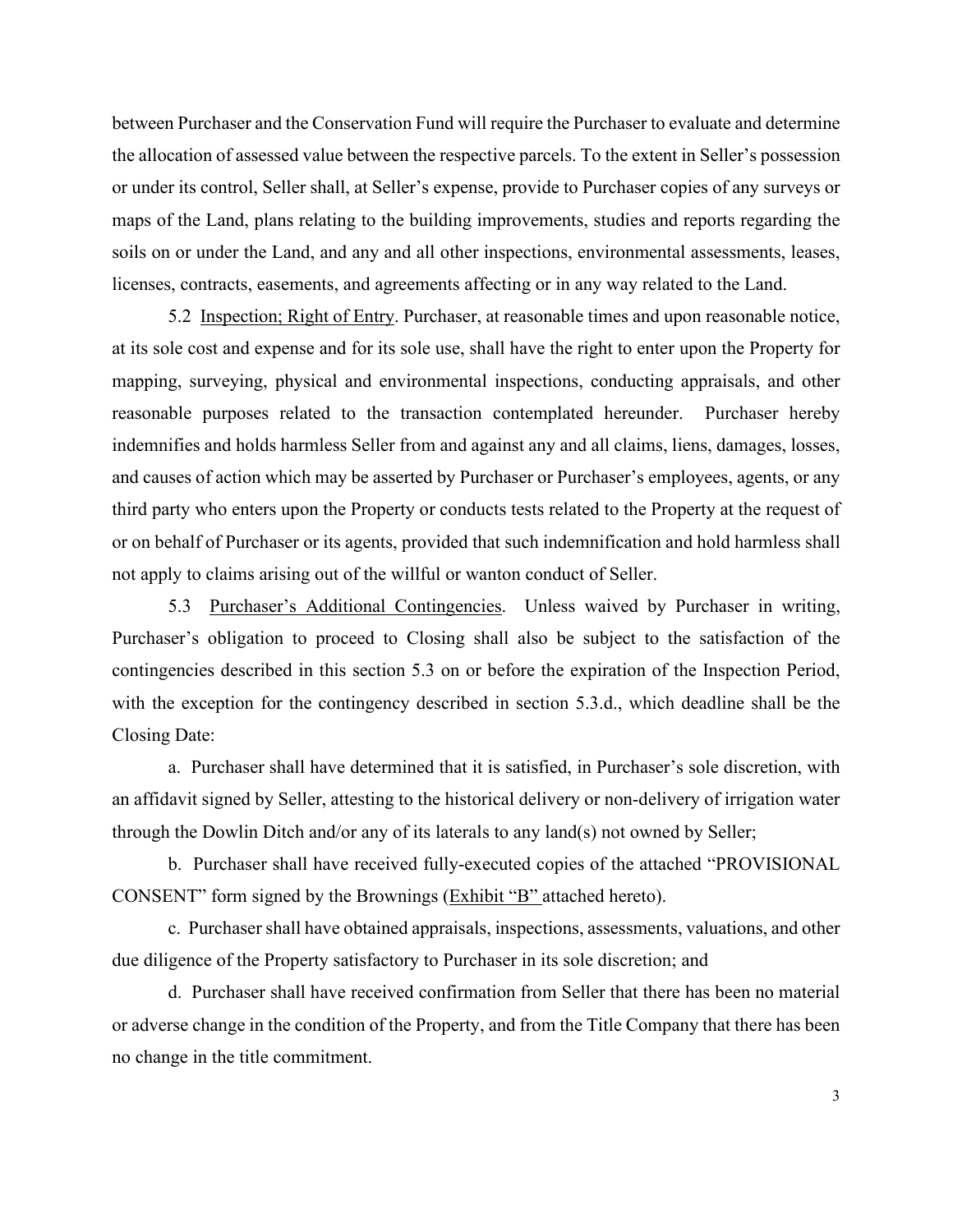e. Purchaser shall have successfully entered into a lease arrangement with the Laramie Building Authority for a lease and lease-back of the Land simultaneously entered into at the time of the Closing of this transaction, under such terms as acceptable to the Purchaser, with all documents in escrow for both closings.

6. ELECTION AT THE END OF THE INSPECTION PERIOD. During the Inspection Period, Purchaser may make the above-described inspections, applications, reviews, studies, evaluations or surveys required to satisfy itself as to the acceptability and suitability of the Property for purchase. Should, for any reason or no reason and in its sole discretion, Purchaser not be satisfied that the Property is acceptable or suitable, Purchaser shall notify Seller in writing on or before the expiration of the Inspection Period of its dissatisfaction, at which time the Deposit shall be promptly returned to Purchaser, and then this Agreement shall be considered null and void and of no further force and effect; provided, however, if the objections of Purchaser are to title or other defects that Seller can reasonably cure within a twenty (20) calendar day period following the receipt of notice from Purchaser, Seller shall have such period to cure such defects to the reasonable satisfaction of Purchaser. Purchaser shall, at any time, have the right to waive the conditions precedent to its performance under this Agreement before the end of the Inspection Period and if Purchaser elects to waive the conditions precedent to its performance and to terminate the Inspection Period, this Agreement will remain in full force and effect and the Deposit shall become non-refundable except as otherwise provided herein. Failure of Purchaser to notify Seller of its dissatisfaction prior to the expiration of the Inspection Period shall be deemed a waiver of this condition precedent and acceptance of the Property as suitable for purchase. Upon termination of the Agreement, Purchaser agrees to return to Seller all data previously delivered to Purchaser under the terms of this Agreement.

7. TITLE. At least two (2) business days prior to Closing, Seller shall execute and deliver to the Title Company, acting as escrow agent, a good and sufficient general warranty deed in a form acceptable to Purchaser, conveying good, marketable and insurable title to the Property, free and clear of all liens, encumbrances and other exceptions, except such easements, restrictions and other exceptions as are of record and are approved by Purchaser during the Inspection Period, such deed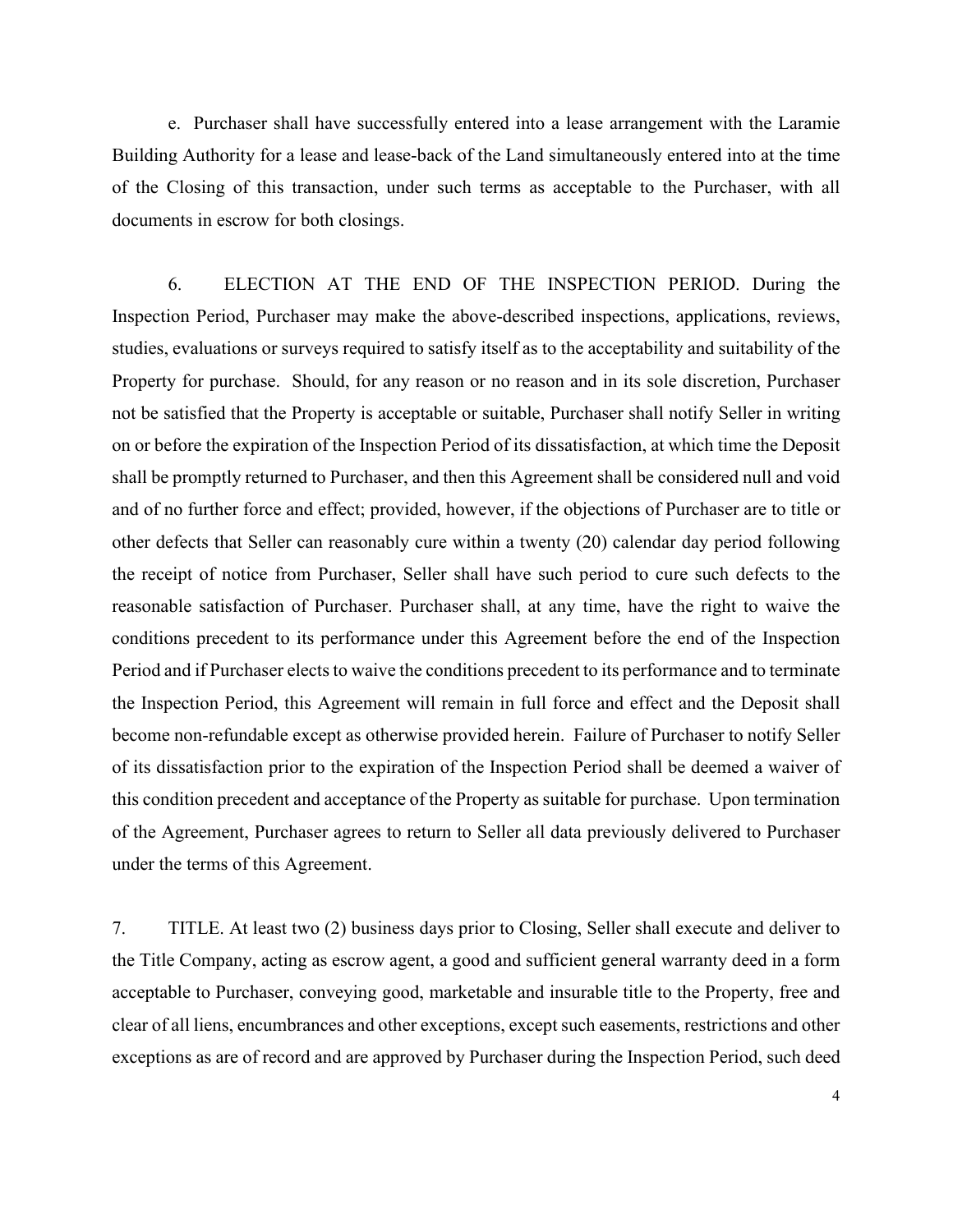to be held in escrow until the Closing. Title shall include legal access, from a public way, appropriate to the Purchaser's intended uses for the Property, to be determined by Purchaser in its sole discretion.

#### 8. CONDITION OF THE PROPERTY, REPRESENTATIONS.

8.1 Seller is the record owner of the Property to be conveyed hereunder. Upon the Closing Date, Purchaser will have good marketable and insurable title to the Property.

8.2 There are no actions, suits, proceedings or investigations pending or, to Seller's knowledge threatened, against or affecting the Property, or arising out of Seller's conduct on the Property.

8.3 To Seller's best knowledge, Seller is in substantial compliance with the laws, orders, and regulations of each governmental department, commission, board, or agency having jurisdiction over the Property in those cases where noncompliance would have a material adverse effect on the Property.

8.4 Seller is not party to nor subject to or bound by any agreement, contract or lease of any kind relating to the Property except the Purchaser's right of first refusal, as described in the 1954 Option to Purchase Water Rights, recorded as Document #348187, Book 44 page 356 in the office of the Albany County Clerk, which Option will be released by the City.

8.5 The Property, to the best of Seller's knowledge, is not in violation of any federal, state or local law, ordinance or regulation relating to environmental conditions on, under or about the Property, including, but not limited to, soil, groundwater conditions, and surface water use. Neither Seller nor, to the best of Seller's knowledge, any third party, has generated, manufactured, refined, produced, processed or disposed of on, or under the Property or transported to or from the Property any Hazardous Materials nor does Seller intend to use the Property prior to the Closing Date for the purpose of generating, manufacturing, refining, producing, transferring, processing, transporting or disposing Hazardous Materials. For the purposes hereof, "Hazardous Materials" shall mean any flammable explosives, radioactive materials, asbestos, , organic compounds known as polychlorinated biphenyls, chemicals known to cause cancer or reproductive toxicity, pollutants, contaminants, hazardous wastes, toxic substances or related materials, including, without limitation, any substances defined as or included in the definition of "hazardous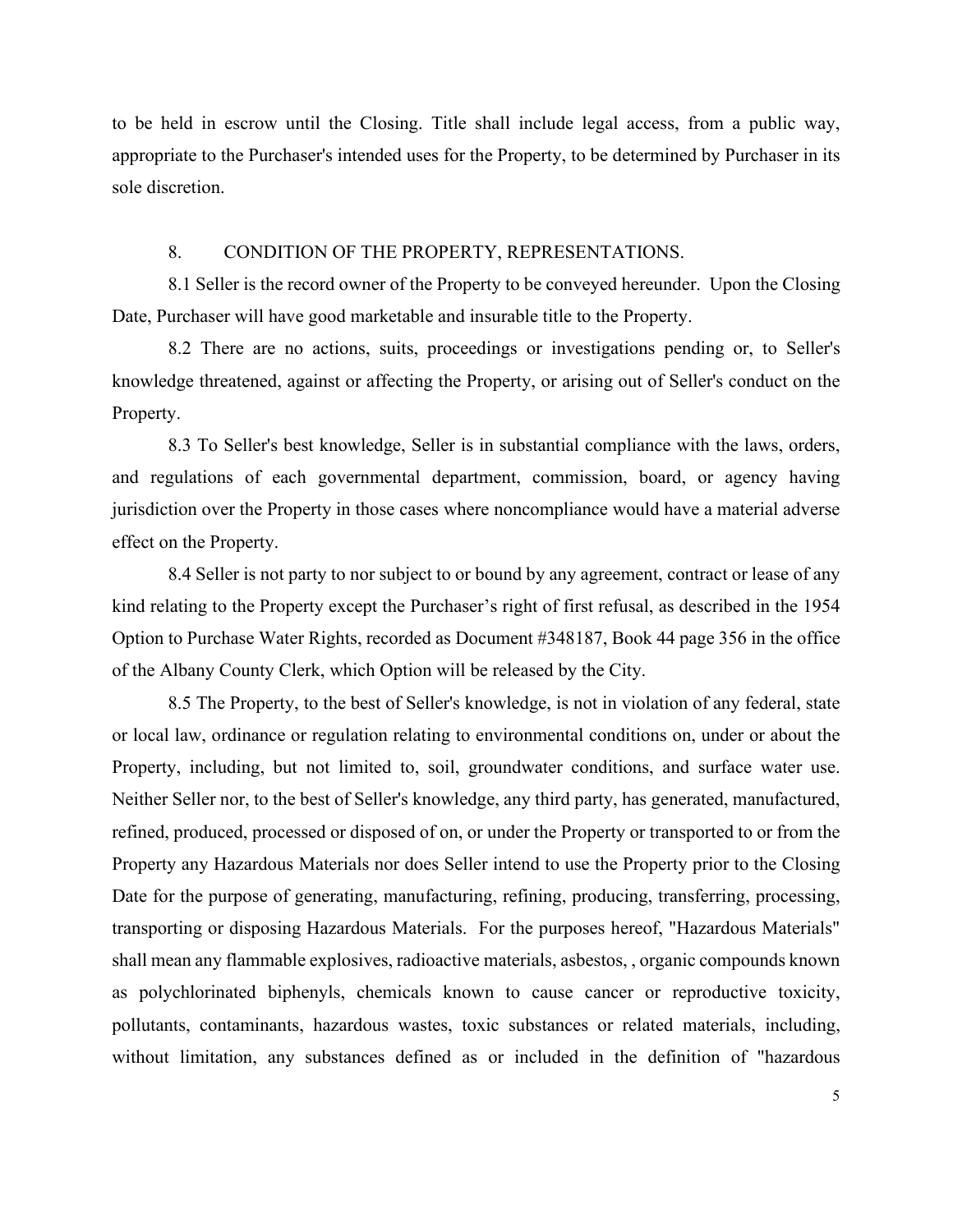substances", "hazardous material" or "toxic substances" in the Comprehensive Environmental Response, Compensation and Liability Act of 1980, as amended, 42 U.S.C. § 9601, et seq., the Hazardous Materials Transportation Act, 49 U.S.C. § 1801, et seq., the Resource Conservation and Recovery Act, 42 U.S.C. § 6901 et seq., or any other federal, state or local statute, law, ordinance, code, rule, regulation, order, decree or other requirement of governmental authority regulating, relating to or imposing liability or standard of conduct concerning any hazardous, toxic or dangerous substance or material, as now or at any time hereafter in effect, and in the regulations adopted, published and/or promulgated pursuant to said laws. There are no underground storage tanks situated in the Property nor have such tanks been previously situated thereon.

8.6 No representation, warranty, or statement made herein by Seller contains any untrue statement of any material fact or omits to state any material fact necessary in order to make such representation, warranty, or statement not misleading.

8.7 Seller is duly authorized and has taken all necessary actions to execute and perform this Agreement and this Agreement is enforceable against Seller in accordance with its terms.

8.8 The representations and warranties in this section 8 shall not merge with the warranty deed but shall survive and be enforceable after the Closing Date for a period of twenty-four (24) months hereafter; any claim must be filed and served upon Seller before the expiration of said 24 month period or shall be barred.

9. INDEMNIFICATION. Seller agrees to indemnify and hold harmless Purchaser, Purchaser's successors by operation of law, and assigns against and in respect of, any and all damages, claims, losses, liabilities and expenses, including without limitation, reasonable legal, accounting, consulting, engineering and other expenses, which may be imposed upon or incurred by Purchaser such successors by operation of law or assigns, by any other party or parties (including, without limitation, a governmental entity), arising out of or in connection with Seller's use, ownership, and operation of the Property through the Closing Date and/or any "Hazardous Materials" situated therein as of or prior to the Closing Date, including the exposure of any person to any such "Hazardous Materials", or exposure resulting from activities of Seller or Seller's predecessors in interest. This indemnity shall survive the closing of this transaction and shall be in addition to Seller's obligation for breach of any representation or warranty.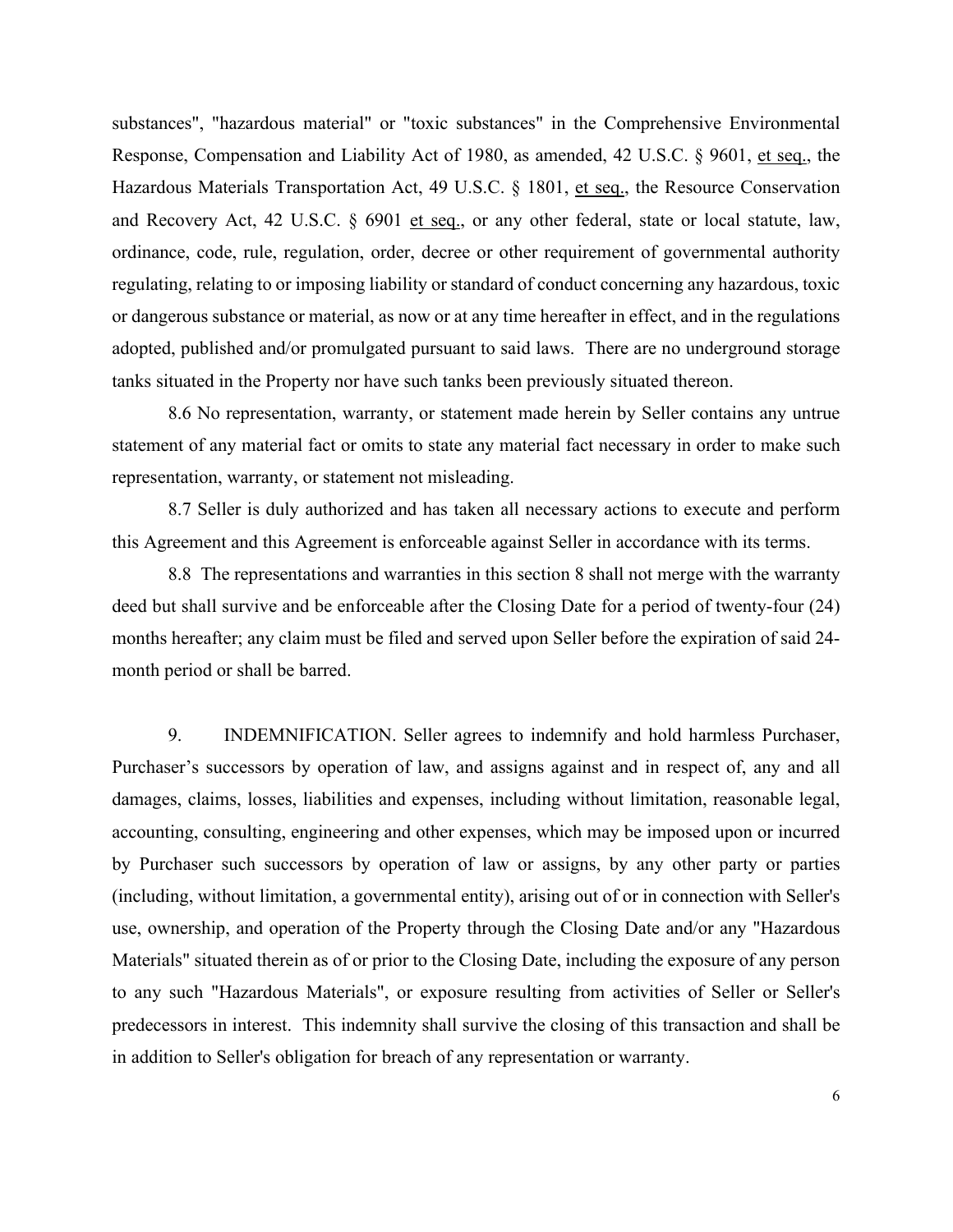10. TAXES. Seller shall pay all general taxes and assessments for the Property for the years prior to Closing, including, but not limited to, so-called "Rollback" or "Recapture" taxes which may become due upon transfer of the Property. Seller shall pay all general and special taxes, assessments, fees and charges of any type (including without limitation, any for water, sewer, irrigation and special districts), for the Property for the current year and all years prior to Closing. At Closing, Real Property taxes and assessments and other taxes and assessments shall be prorated as of the date of Closing based on the most recent ascertainable tax or other bill or the current assessment of the Property.

11. PRESERVATION OF PROPERTY; RISK OF LOSS. Except as otherwise set forth herein, Seller agrees that the Property shall remain as it now is until Closing, that no timber, sand, gravel, minerals, improvements or any other part of the Property shall be sold or removed from the Property, and that Seller shall neither use nor consent to any use of the Property for any purpose or in any manner which would adversely affect Purchaser's intended use of the Property as a conservation area or similar use. This covenant expressly permits cattle grazing on the Property, irrigation and the removal of hay incident to its agricultural activities. In the event Seller shall use or consent to such uses, other than as expressly permitted, of the Property, Purchaser may, without liability, refuse to accept the conveyance of title, in which event the Deposit plus all accrued interest shall be refunded.

12. COSTS AND FEES. Closing fees and the Property transfer tax(es) shall be paid according to local custom. The premium for the title insurance policy described herein shall be paid by Seller. All other Closing costs shall be borne by the parties in accordance with local custom. Each party shall be responsible for its own attorneys' fees.

### 13. LIQUIDATED DAMAGES; DEFAULT.

13.1 In the event that: (i) all of the conditions to this Agreement for the benefit of Purchaser shall have been satisfied, or waived by Purchaser; and (ii) Seller shall have fully performed or tendered performance of its obligations under this Agreement, and (iii) Purchaser shall be unable or shall fail to perform its obligations under this Agreement, then the entire amount of the Deposit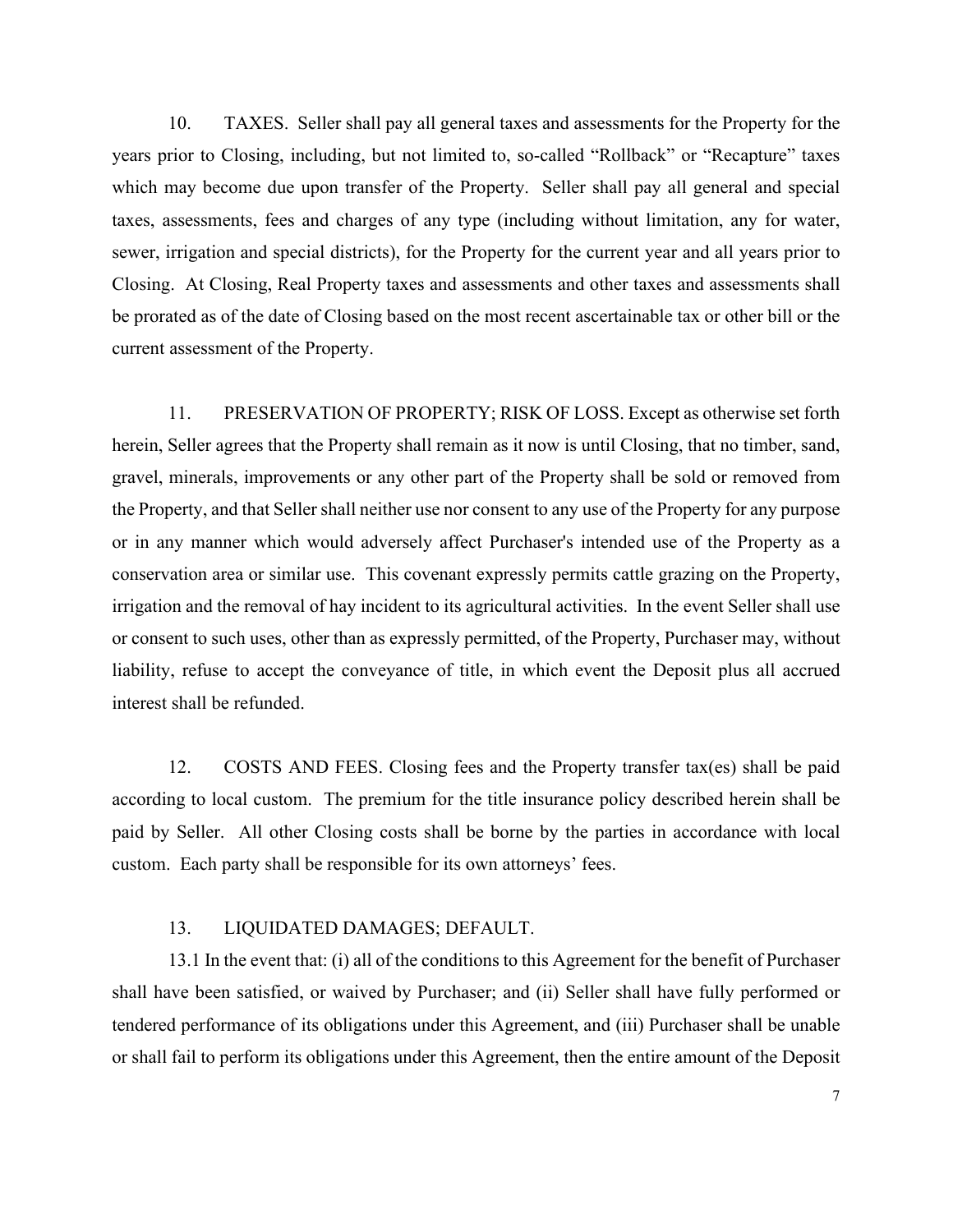shall be retained by Seller as liquidated damages under this Agreement, and Purchaser shall have no further liability to Seller. Purchaser and Seller hereby acknowledge and agree that Seller's damages would be difficult or impossible to determine and that the amount of the Deposit is the parties' best and most accurate estimate of the damages Seller would suffer in the event the transaction provided for in this Agreement fails to close, and is reasonable under the circumstances existing as of the date of this Agreement. Purchaser and Seller agree that Seller's right to retain the Deposit shall be the sole remedy of Seller in the event of a breach of this Agreement by Purchaser.

13.2 If Seller shall fail to consummate the transaction contemplated hereunder for any reason other than unresolvable title issues, or if such transaction shall fail to close for any reason other than default by Purchaser, Purchaser may elect, at Purchaser's sole option: (i) to terminate this Agreement and be released from its obligations hereunder, in which event the Deposit shall be returned to Purchaser; or (ii) to proceed against Seller for specific performance of this Agreement. In either event, Purchaser shall have the right to seek and recover from Seller all damages suffered by Purchaser as a result of Seller's default in the performance of its obligations hereunder.

14. NOTICES. All notices required or permitted hereunder will be deemed to have been delivered upon sending of such notice. All notices required or permitted hereunder shall be given by hand delivery, sent by email, by US Mail, or sent by Federal Express or other courier, directed as follows, or to such other address as either party may designate by giving notice to the other party as provided herein. Electronic signatures shall be effective as original signatures.

If to Seller: Copy to: Bath Land Company 166 Hart Road Laramie, WY 82070 c/o Don Prehoda Prehoda Edwards & Rampulla dpp@laramielaw.com

If to Purchaser: With a copy to: City of Laramie 406 Ivinson Ave. Laramie, WY 82070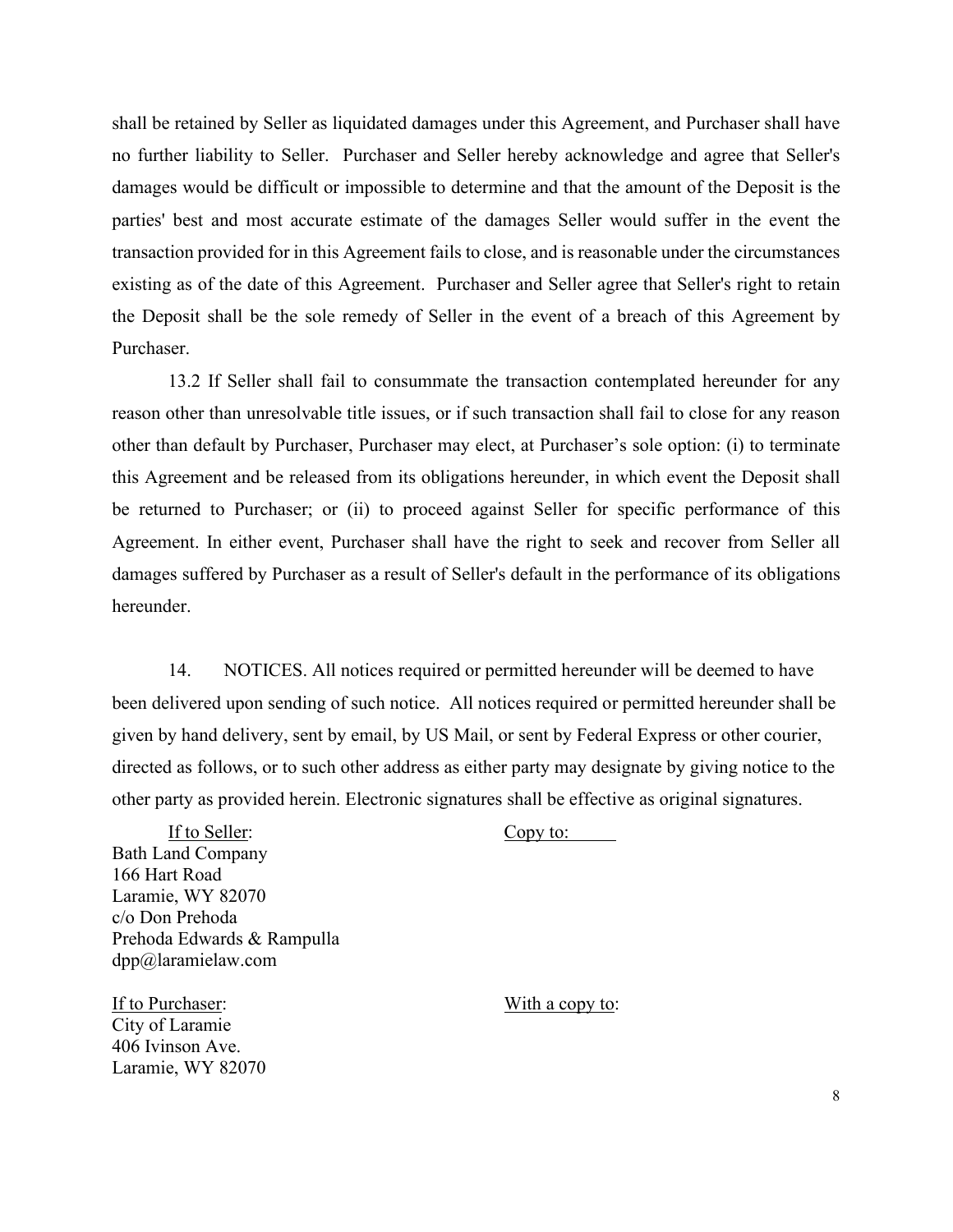#### 15. MISCELLANEOUS.

15.1 Broker's Commission. Seller and Purchaser each hereby represents and warrants to the other that it has not dealt with any broker, finder or salesman in the negotiation of this Agreement or otherwise with regard to this transaction. Each party shall indemnify, defend, and hold harmless the other party against any commissions or fees due or claimed to be due by virtue of the execution or Closing of this Agreement, the obligation or asserted claim for which arises from actions taken or claimed to be taken by or through the indemnifying party.

15.2 Assignment Purchaser may assign its rights and obligations under this Agreement only with prior written permission of Seller.

15.3 Binding Effect. The terms and conditions of this Agreement shall be binding upon and shall inure to the benefit of Seller's heirs, executors, administrators, successors and assigns.

15.4 Exhibits. The exhibits hereto constitute an integral part of this Agreement and are hereby incorporated herein.

15.5 Counterparts. This Agreement may be executed in any number of counterparts, each of which shall be deemed to be an original, but all of which together shall constitute one and the same instrument. All facsimile or electronic transmissions of this Agreement shall be deemed original signatures for all purposes.

15.6 Severability. If any provision of this Agreement shall be held invalid, the other provisions hereof shall not be affected thereby and shall remain in full force and effect.

15.7 Entire Agreement. This Agreement represents the entire agreement of the parties and may not be amended except by a writing signed by each party thereto.

15.8 Authority. Each party to this Agreement warrants to the other that the respective signatories have full right and authority to enter into and consummate this Agreement and all related documents.

15.9 Merger. The obligations, covenants, representations, warranties and remedies set forth in this Agreement shall not merge with transfer of title but shall remain in effect during the period of the ownership of the Property by Purchaser.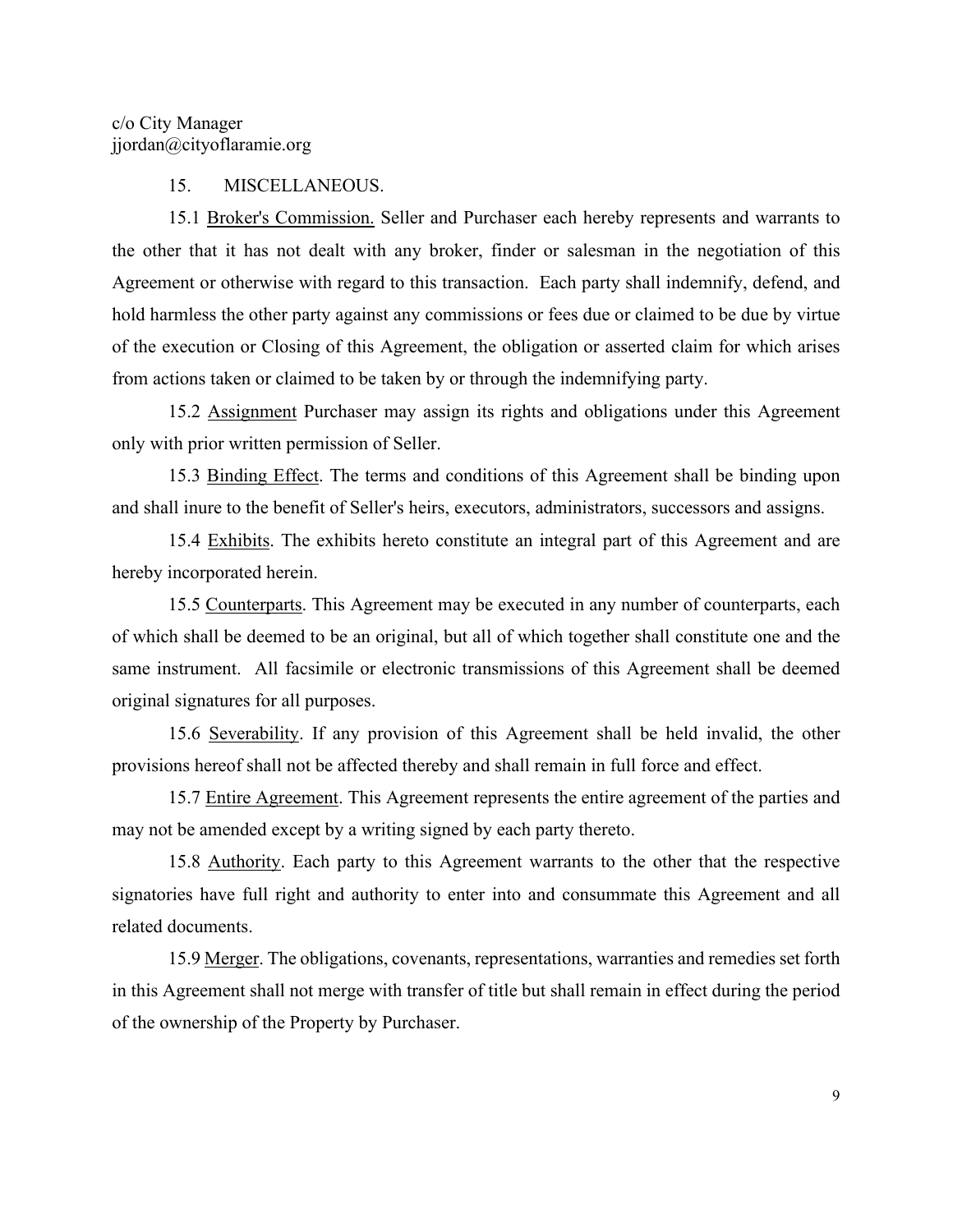15.10 Further Actions. Each party shall execute and deliver or cause to be executed and delivered any and all instruments reasonably required to convey the Property to Purchaser and to vest in each party all rights, interests and benefits intended to be conferred by this Agreement.

15.11 Governing Law. This Agreement shall be governed by and construed in accordance with the laws of the state in which the Property is situated.

15.12 Labor and Material. Seller shall deliver to Purchaser at settlement an affidavit, on a form acceptable to Purchaser's Title Company or local counsel, if applicable, signed by Seller that no labor or materials have been furnished to the Property within the statutory period for the filing of mechanics' or materialmen's liens against the Property. If labor or materials have been furnished during the statutory period, Seller shall deliver to Purchaser an affidavit signed by Seller and the person or persons furnishing the labor or materials that the costs thereof have been paid.

15.13 1099 Reporting. The Title Company is designated as the party responsible for filing a Form 1099 with the Internal Revenue Service promptly after Closing, to the extent required by the Internal Revenue Code and Treasury Regulations.

15.14 Improvements; Delivery of Property. All improvements, including, but not limited to, dwellings, outbuildings, barns, sheds, etc., shall be vacant. Seller shall remove all items of personal property it desires to retain. All personal property left on the Property shall be deemed forfeited and shall become the property of Purchaser. The improvements described above are being transferred to Purchaser "as is" without warranty by Seller as to use or condition.

15.15 1031 Tax Deferred Exchange**.** Purchaser acknowledges that Seller may perform a tax-deferred exchange transaction pursuant to Section 1031 of the Internal Revenue Code and Section 1.1031 of the Treasury Regulations and that Seller's rights, title and interest (but not obligations) pursuant to this Contract for Sale of Real Estate maybe assigned to an individual or entity designated as Seller's Qualified Intermediary, for the purpose of completing Seller's 1031 exchange transaction. Purchaser agrees to cooperate with the Seller in any manner necessary to enable Seller to qualify for said exchange at no additional cost or liability to Seller.

16. SATURDAYS, SUNDAYS, HOLIDAYS. If the final date of any time period of limitation set out in any provision of this agreement falls on a Saturday, Sunday or a legal holiday under the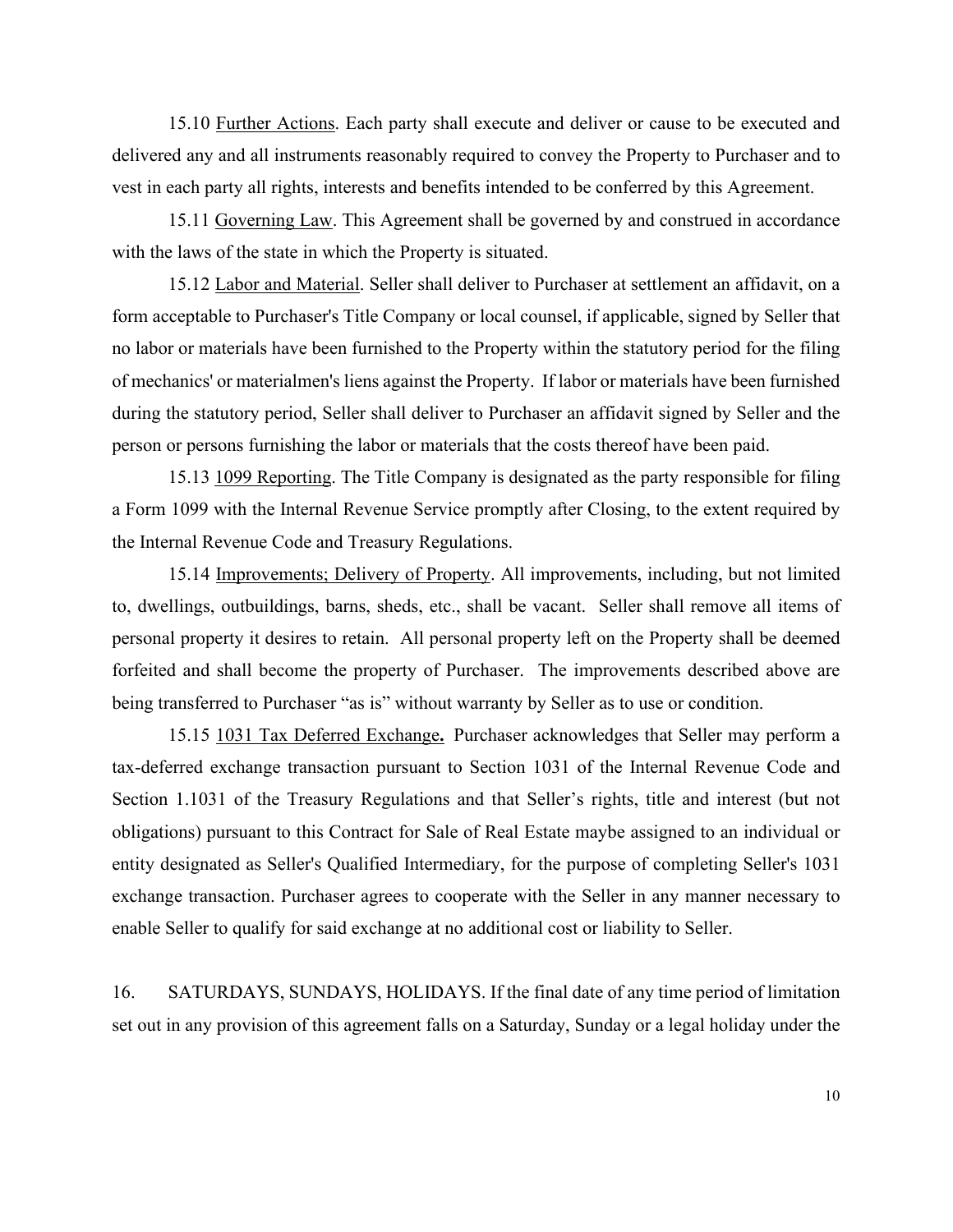laws of the state in which the Property is situated, then the time of such period shall be extended to the next day which is not a Saturday, Sunday or legal holiday.

17. COMPLIANCE WITH FEDERAL LAW. Each party hereby represents and warrants to the other that (A) neither the party making the representation, nor any persons or entities holding any legal or beneficial interest whatsoever in the party making the representation, are (i) the target of any sanctions program that is established by Executive Order of the President or published by the Office of Foreign Assets Control, U.S. Department of the Treasury ("OFAC"); (ii) designated by the President or OFAC pursuant to the Trading with the Enemy Act, 50 U.S.C. App. § 5, the International Emergency Economic Powers Act, 50 U.S.C. §§ 1701-06, the Patriot Act, Public Law 107-56, Executive Order 13224 entitled "Blocking Property and Prohibiting Transactions with Persons Who Commit, Threaten to Commit, or Support Terrorism" (September 23, 2001) or any executive order of the President issued pursuant to such statutes; or (iii) persons or entities with whom U.S. persons or entities are restricted from doing business under regulations of OFAC (including those named on OFAC's Specially Designated and Blocked Persons List) or under any statute, executive order (including Executive Order 13224) or other governmental action; and (B) the activities of the party making the representation do not violate the International Money Laundering Abatement and Financial Anti-Terrorism Act of 2001 or the regulations or orders promulgated thereunder. Each party further covenants and agrees to promptly deliver to the other any documentation that the other party may reasonably request in order to confirm the accuracy of the representations and warranties made in this paragraph.

19. CROSS CONTINGENT CONTRACT. This contract is cross-contingent with a purchase and sale agreement between the The Conservation Fund and Seller for 3,559+/- acres of adjacent property ("Bath-Fund Contract"). Neither contract will close without the other's closing. In all events, the Deposit will be nonrefundable after the end of the Inspection Period subject to the provisions of paragraph 13.2.

20. PURCHASER'S CONTINGENCIES**.** Specific contingencies to Purchaser's obligation to purchase the Property hereunder are: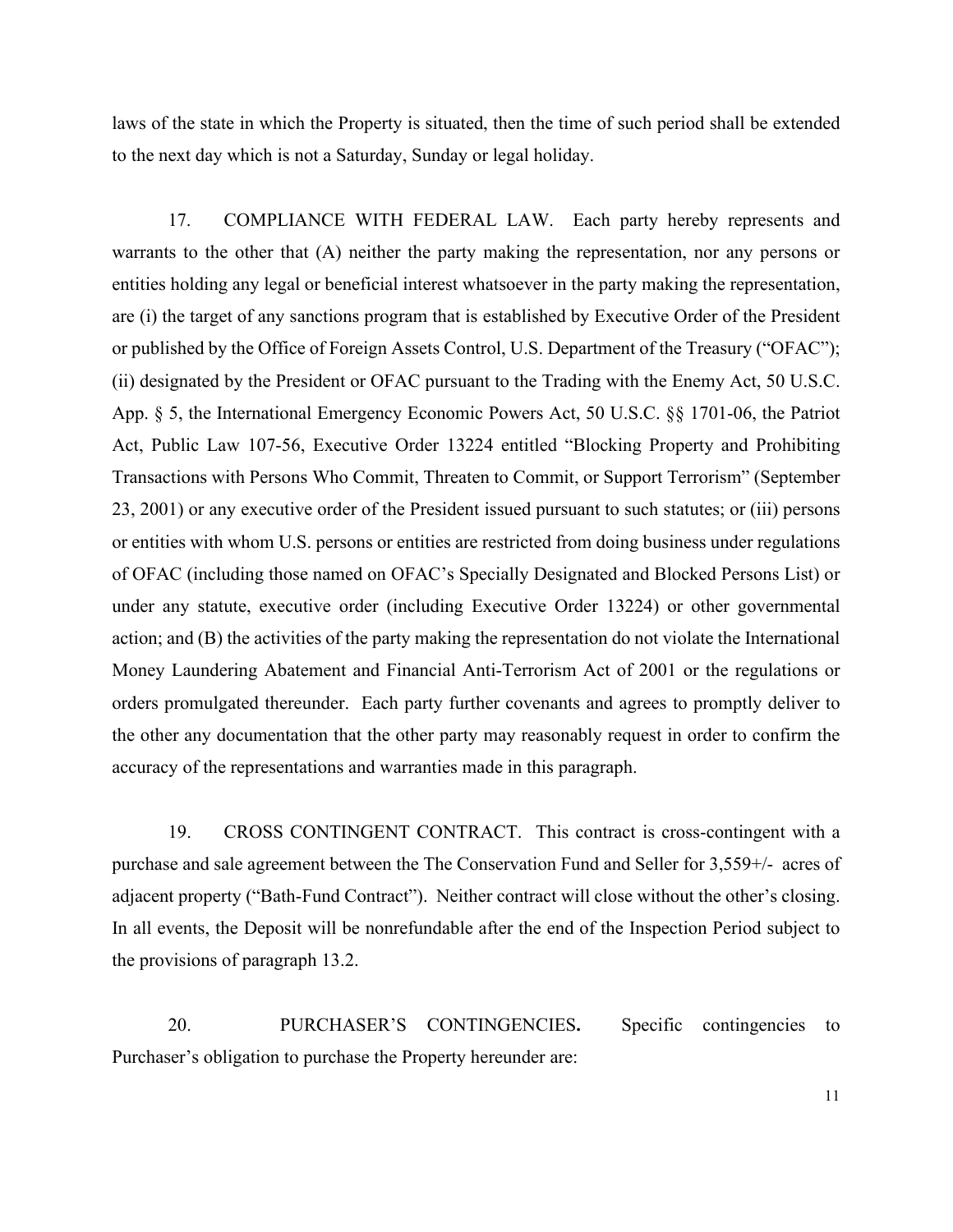20.1 The Closing on the Bath-Fund Contract shall be ready to close immediately following the Closing of this transaction, with all documents in escrow for both closings by the Closing Date.

21. PURCHASER'S RELEASE OF OPTION. In the event that: (i) all of the conditions to this Agreement for the benefit of Purchaser shall have been satisfied, or waived by Purchaser; and (ii) Seller shall have fully performed or tendered performance of its obligations under this Agreement, and (iii) Purchaser shall be unable or shall fail to perform its obligations under this Agreement, then Purchaser agrees to release all interest in its right of first refusal, as described in the 1954 Option to Purchase Water Rights, recorded as Document #348187, Book 44 page 356 in the office of the Albany County Clerk.

## [SIGNATURE PAGES FOLLOW]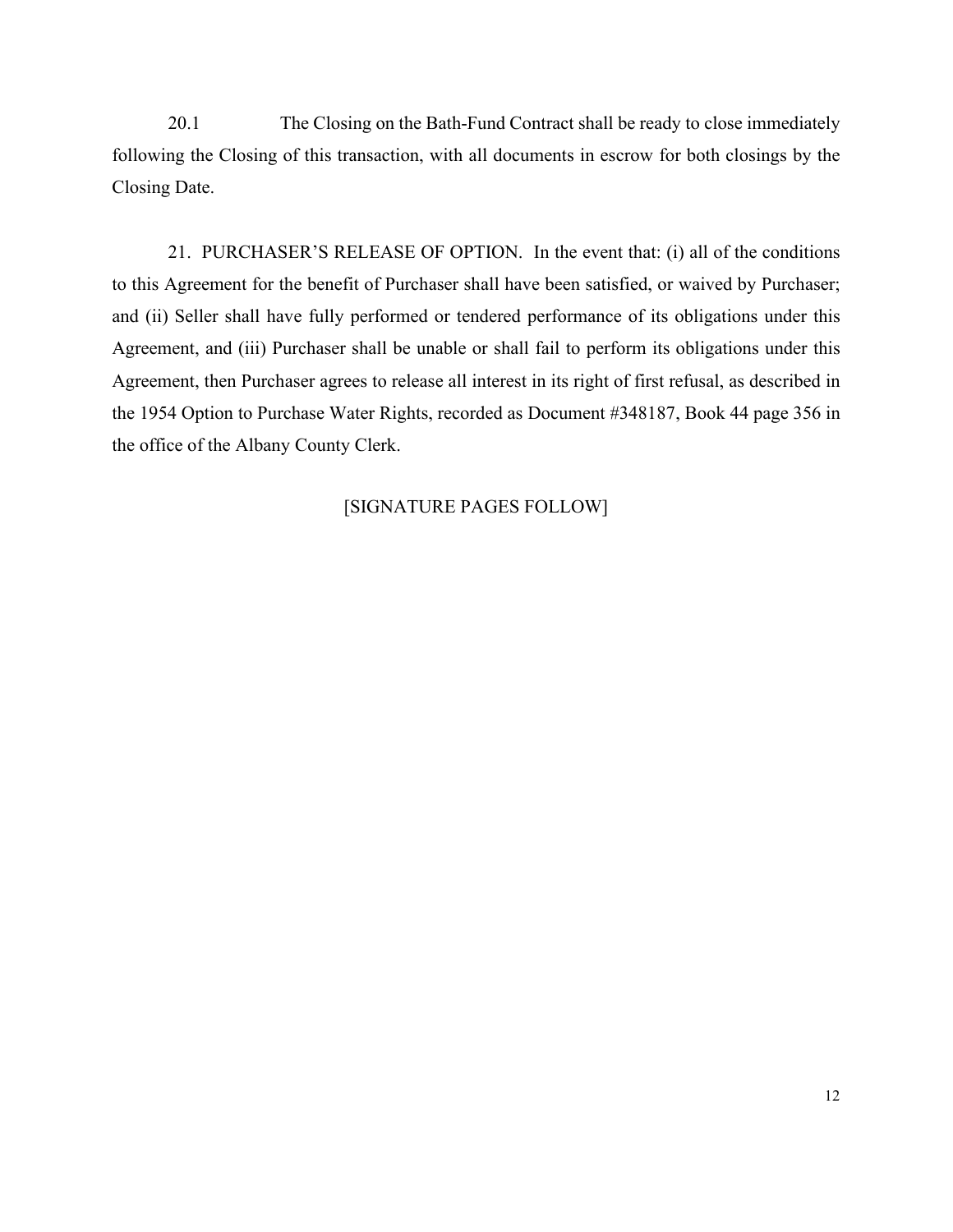## **SIGNATURE PAGE FOR SELLER BATH LAND COMPANY**

Bath Land Company

 $\mathbf{By:}$ 

Jackie A. Bath

Title: Managing Partner

Date: